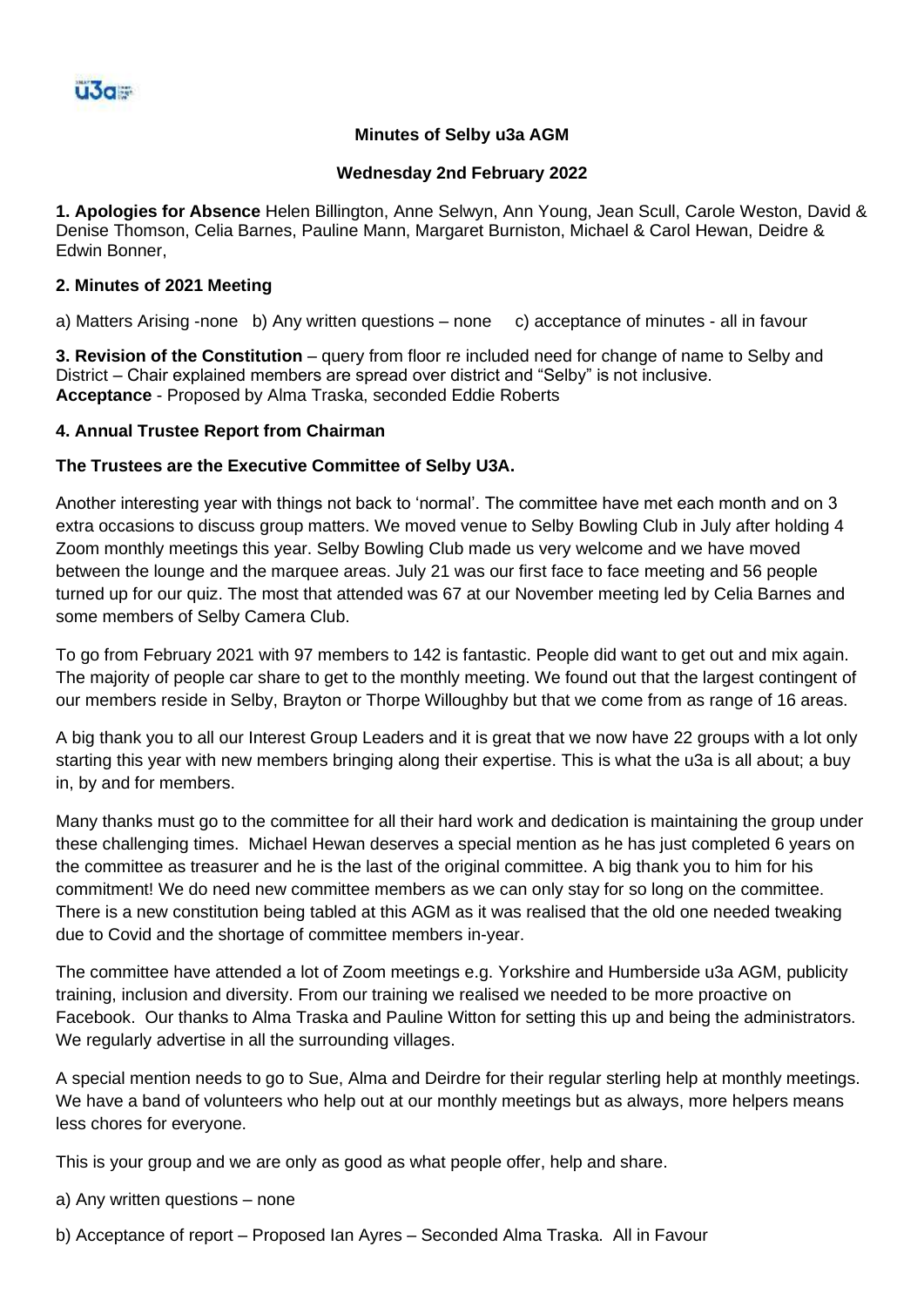

# **5. Treasurer -Report for Financial Year 2021**

a) Any written questions answered - none

b) Acceptance of report – proposed Helen Jessop Seconded Pauline Witton, All in Favour

## **6.Treasurer -Annual Budget and Subscription**

a) Any written questions -none

b) Acceptance of Budget and Subscriptions proposed Helen Jessop Seconded Pauline Witton, All in Favour

### **Treasurers reports and statements were displayed and had been circulated to all and are filed ready for circulation with these minutes (prior to 2023 AGM).**

### **7. Membership Report - Pauline Witton**

We started 2021 with 97 members. This was a considerable, but understandable, reduction in numbers from the previous year. COVID restrictions were still in force and there was no indication of when we would be able to start meeting again. As a thank you to those members who did stand by us in a difficult year, we offered discounted membership renewal fees.

From July onwards we have been able to start meeting again and since then we have seen a steady increase in both new and returning members. As a result, our membership currently stands at 142. Many members have joined or returned as a result of our social media activities and, particularly via the fortnightly Drop in for a Cuppa coffee morning, which has proved especially successful in attracting new members. We also have a number of new Interest Groups which, hopefully, will attract yet more members in the coming year.

a) Any written questions answered - none

### **8. Election of Officers to the Executive Committee-**

a) Chairman - Jan Tetley proposed by Deidre Bonner, seconded by Margaret Cromack

b) Vice Chair - vacant

c)Treasurer - Helen Billington proposed by Carol Hewan, Seconded by John Braithwaite

d) Secretary - Rita Braithwaite proposed by Joanne Plant, Seconded by Sally Robinson

### **9. Election of Non-Officers to the Executive Committee**

Pauline Witton proposed by Carol Hewan, seconded by John Braithwaite

John Richardson proposed by Alma Traska, Seconded by Carol Hewan

David Simpson Proposed by Jennifer Foster – Seconded by Terrence Braithwaite

Anne Selwyn proposed by Val Hanson Seconded by Mary Ann Hawkin

Eddie Roberts proposed by Carol Weston Seconded by Jean Scull

John O'Neil proposed Ann Richardson seconded Alma Traska

Election of all officers as proposed and seconded – All in Favour.